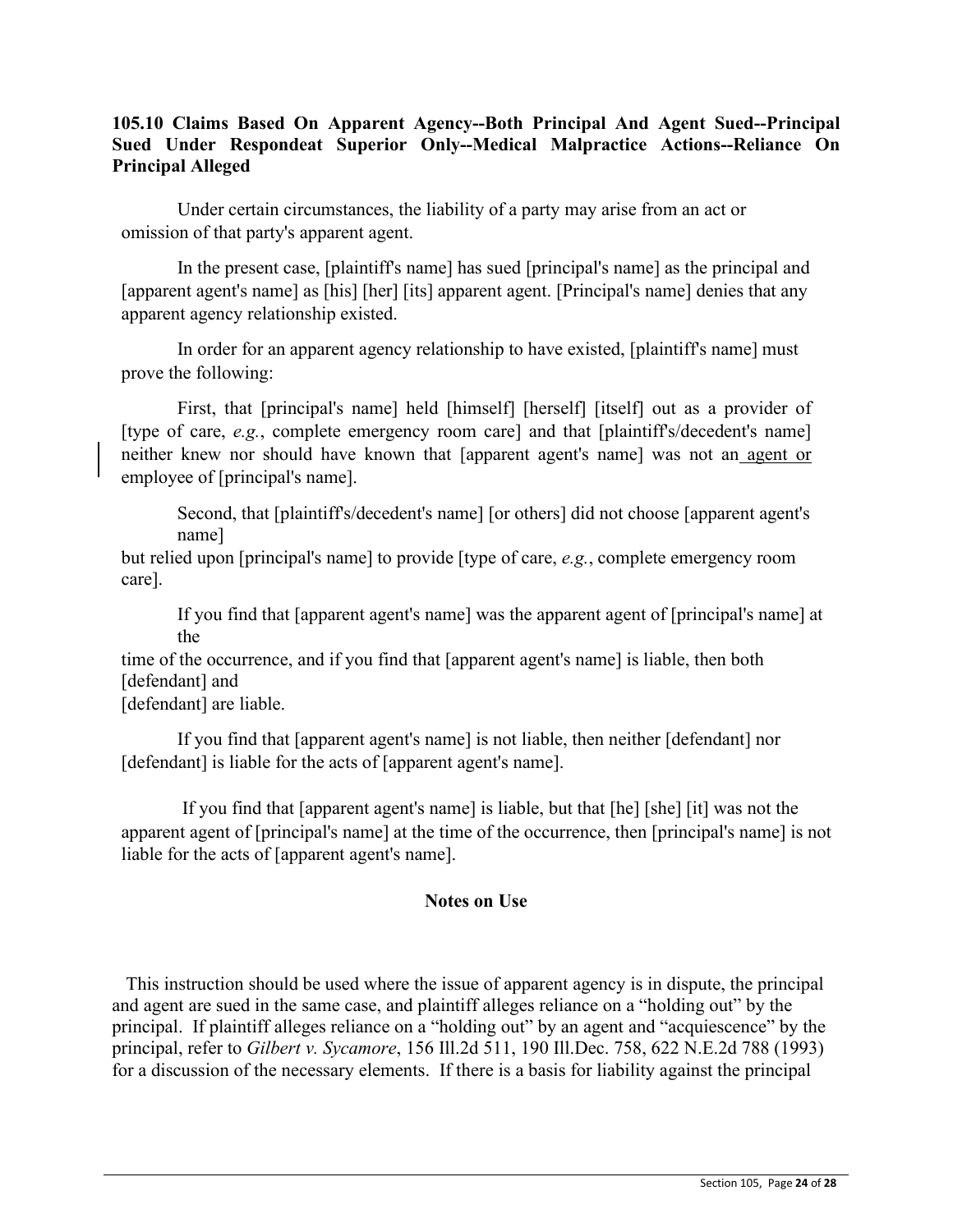independent of apparent agency, this instruction should be modified accordingly or replaced by other instructions.

 $\Box$  This instruction is intended to apply where apparent agency is alleged relative to a hospital or other such institutional provider. The instruction should not be used without modification where apparent agency is alleged relative to a health maintenance organization or health insurance provider. *See Petrovich v. Share Health Plan of Ill.*, 188 Ill.2d 17, 241 Ill.Dec. 627, 719 N.E.2d 756 (1999). Moreover, the instruction should not be used without modification where apparent agency is alleged in contexts other than medical negligence. *See O'Banner v*. *McDonald's Corp.*, 173 Ill.2d 208, 218 Ill.Dec. 910, 670 N.E.2d 632 (1992).

 $\Box$  The bracketed phrase "or others" in the instruction should be used where there is evidence that a person or persons other than the plaintiff or the decedent relied upon the principal to provide the medical care under consideration. Please refer to the Comment below for a discussion of this issue.

 $\Box$  If the issue of apparent agency is in dispute and the principal is sued alone, IPI 105.11 should be used.

## **Comment**

 This instruction reflects the opinion of the Illinois Supreme Court in *Gilbert v. Sycamore*, 156 Ill.2d 511, 190 Ill.Dec. 758, 622 N.E.2d 788 (1993). *Gilbert* set forth and explained the elements necessary to establish apparent agency, namely, a "holding out" and "justifiable reliance." In *Gilbert*, the court further held that apparent agency cannot be established in situations where a patient knew or should have known that the physician providing treatment was not an agent or employee of the hospital. *Id.* at 524. In reaching its decision, the *Gilbert* court referred to "two realities of modern hospital care": first, that health care providers increasingly hold themselves out to the public as providers of health care through their marketing efforts; and, secondly, that patients have come to rely upon the reputations of hospitals in seeking health care. *Id.*

 $\Box$  The element of "holding out" is satisfied where it is proven that the principal acted in a manner which would lead a reasonable person to conclude that the physician alleged to be negligent was an agent or employee of the principal. *Id.*

 $\Box$  The element of "justifiable reliance" is satisfied where there is reliance upon the hospital to provide care, rather than upon a specific physician. *Id.* A pre-existing physician-patient relationship will not preclude a claim by the patient of reliance upon the hospital. *Malanowski v.*  Jabamoni, 293 Ill.App.3d 720, 727, 228 Ill.Dec. 34, 688 N.E.2d 732, 738 (1<sup>st</sup> Dist. 1997).

 Although *Gilbert* involved an emergency room setting, the *Gilbert* analysis is not limited to such situations. *See, e.g.*, *Malanowski v. Jabamoni*, 293 Ill.App.3d 720, 228 Ill.Dec. 34, 688 N.E.2d 732 (1st Dist. 1997) (applying *Gilbert* to an outpatient clinic situation).

 $\_$  ,  $\_$  ,  $\_$  ,  $\_$  ,  $\_$  ,  $\_$  ,  $\_$  ,  $\_$  ,  $\_$  ,  $\_$  ,  $\_$  ,  $\_$  ,  $\_$  ,  $\_$  ,  $\_$  ,  $\_$  ,  $\_$  ,  $\_$  ,  $\_$  ,  $\_$  ,  $\_$  ,  $\_$  ,  $\_$  ,  $\_$  ,  $\_$  ,  $\_$  ,  $\_$  ,  $\_$  ,  $\_$  ,  $\_$  ,  $\_$  ,  $\_$  ,  $\_$  ,  $\_$  ,  $\_$  ,  $\_$  ,  $\_$  ,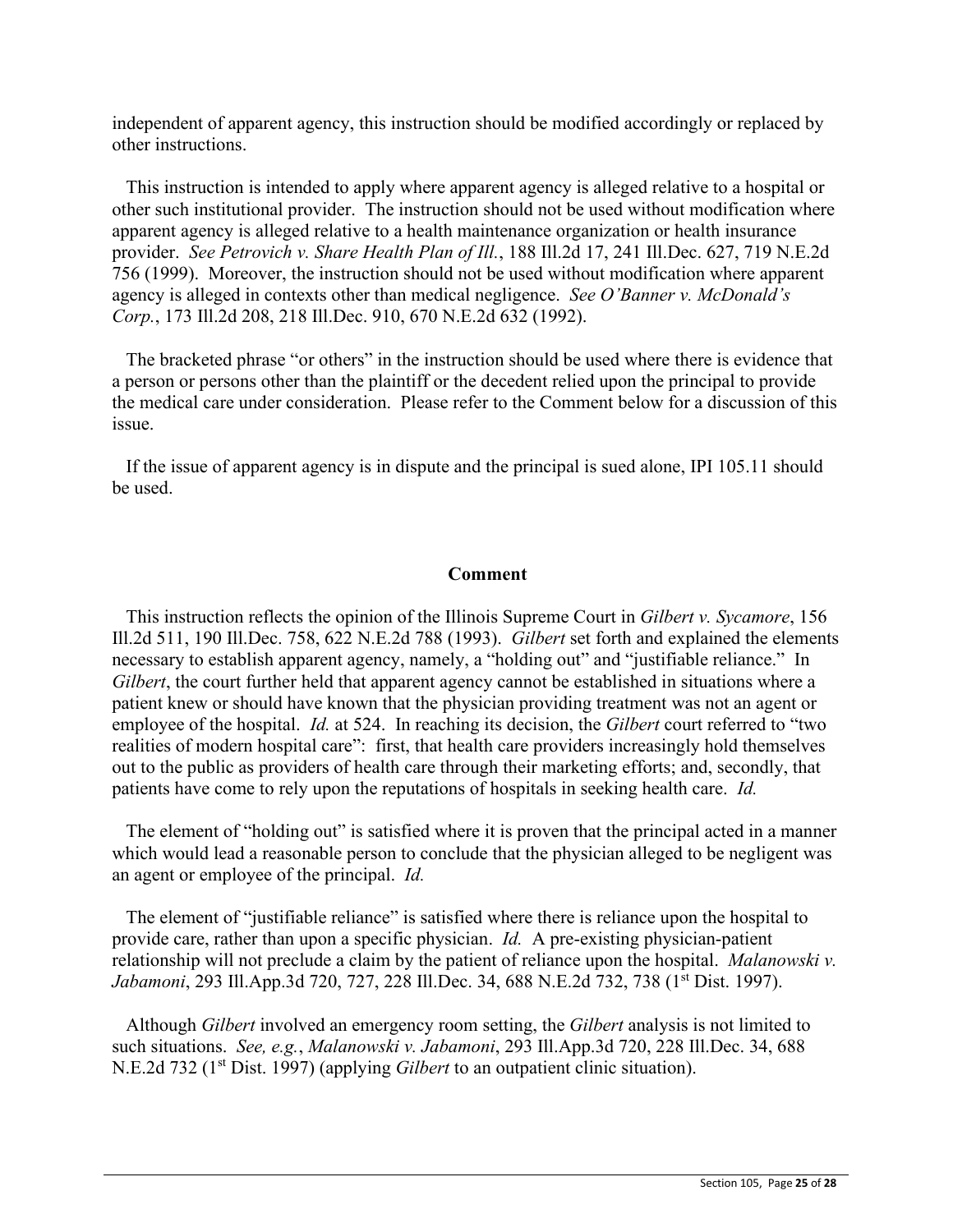In the absence of proof of actual reliance by plaintiff, several appellate decisions hold that the element of justifiable reliance may be satisfied where there is reliance by those acting on behalf of the plaintiff. *See, e.g.*, *Monti v. Silver Cross Hosp.*, 262 Ill.App.3d 503, 507-08, 201 Ill.Dec. 838, 637 N.E.2d 427 (3d Dist. 1994) (emergency personnel brought the patient to the hospital); *Golden v. Kishwaukee Cmty. Health Servs.,* 269 Ill.App.3d 37, 46, 206 Ill.Dec. 314, 645 N.E.2d 319 (1<sup>st</sup> Dist. 1994) (plaintiff brought to hospital at the direction of plaintiff's friends); *Kane v. Doctors Hosp.*, 302 Ill.App.3d 755, 235 Ill.Dec. 811, 706 N.E.2d 71 (4<sup>th</sup> Dist. 1999) (plaintiff's personal physician arranged for treatment at the hospital); *Scardina v. Alexian Bros. Med. Ctr.*, 308 Ill.App.3d 359, 241 Ill.Dec. 747, 719 N.E.2d 1150 (1<sup>st</sup> Dist. 1999) (plaintiff's physician referred him to a hospital where he was seen by a radiologist). *But see Butkiewicz v. Loyola Univ. Med. Ctr.*, slip op. No. 1-98-2899 (1<sup>st</sup> Dist. Feb. 7, 2000) (disagreeing with *Kane*, distinguishing *Monti*, and finding that plaintiff's reliance on his "trusted" physician did not constitute "justifiable reliance" as to the defendant hospital).

 $\_$  ,  $\_$  ,  $\_$  ,  $\_$  ,  $\_$  ,  $\_$  ,  $\_$  ,  $\_$  ,  $\_$  ,  $\_$  ,  $\_$  ,  $\_$  ,  $\_$  ,  $\_$  ,  $\_$  ,  $\_$  ,  $\_$  ,  $\_$  ,  $\_$  ,  $\_$  ,  $\_$  ,  $\_$  ,  $\_$  ,  $\_$  ,  $\_$  ,  $\_$  ,  $\_$  ,  $\_$  ,  $\_$  ,  $\_$  ,  $\_$  ,  $\_$  ,  $\_$  ,  $\_$  ,  $\_$  ,  $\_$  ,  $\_$  ,

*Instruction revised May 2019.*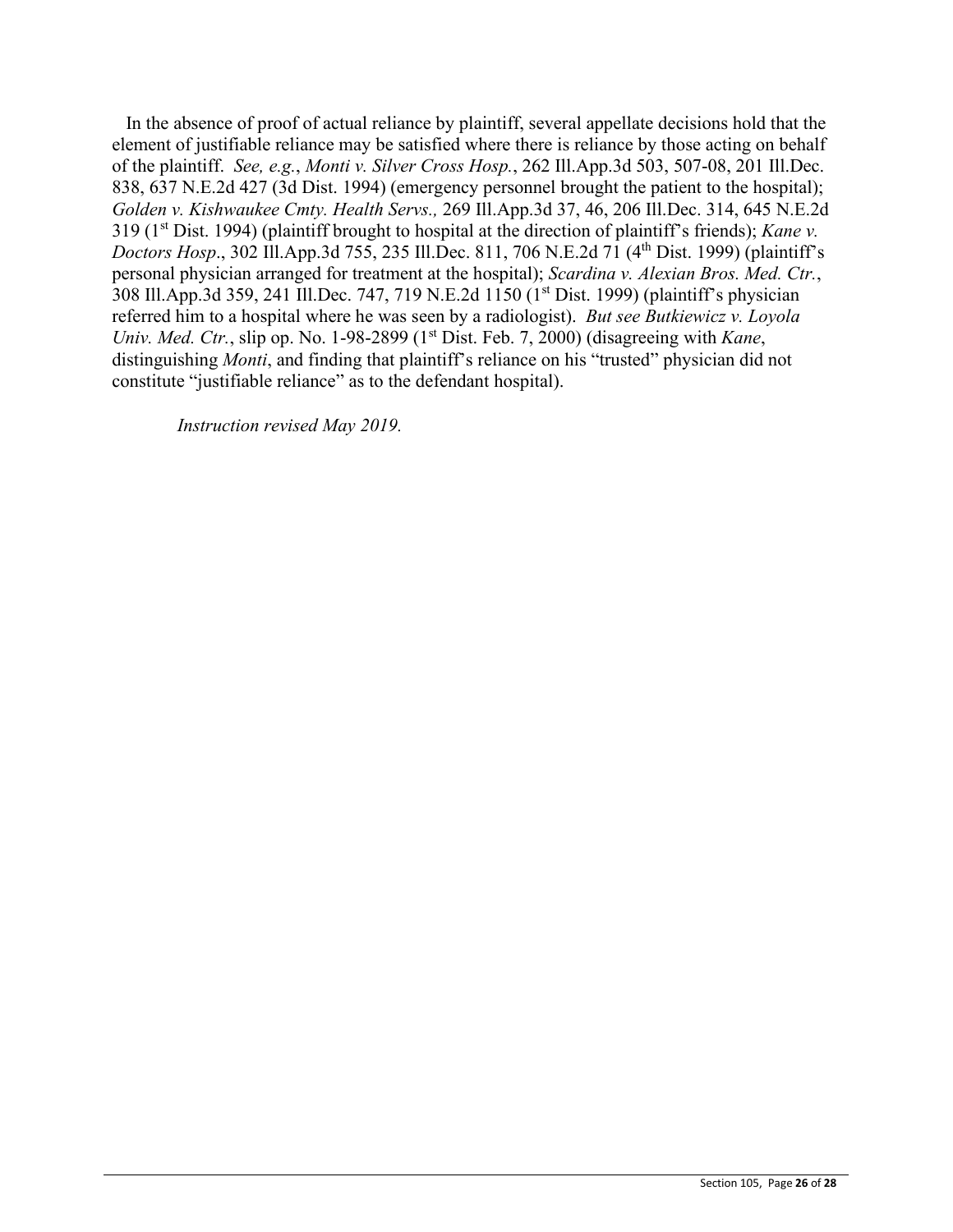## **105.11 Claims Based On Apparent Agency--Principal Sued, But Not Agent--Principal Sued Under Respondeat Superior Only--Medical Malpractice Actions--Reliance On Principal Alleged**

Under certain circumstances, the liability of a party may arise from an act or omission of that party's apparent agent.

In the present case, [plaintiff's name] has sued [principal's name] as the principal. [Plaintiff's name] claims that [apparent agent's name] was the apparent agent of [principal's name]. [Principal's name] denies that any apparent agency relationship existed.

In order for an apparent agency relationship to have existed, [plaintiff's name] must prove the following:

First, that [principal's name] held [himself] [herself] [itself] out as a provider of [type of care, *e.g.*, complete emergency room care] and that [plaintiff's/decedent's name] neither knew nor should have known that [apparent agent's name] was not an agent or employee of [principal's name].

Second, that [plaintiff's/decedent's name] [or others] did not choose [apparent agent's name]

but relied upon [principal's name] to provide [type of care, *e.g.*, complete emergency room care].

If you find that [apparent agent's name] was the apparent agent of [principal's name] at the time of the occurrence, then any act or omission of [apparent agent's name] was the act or omission of [principal's name], and [principal's name] is liable for the acts or omissions of [apparent agent's name].

If you find that [apparent agent's name] was not the apparent agent of [principal's name] at the time of the occurrence, then any act or omission of [apparent agent's name] was not the act or omission of [principal's name], and [principal's name] is not liable for the acts or omissions of [apparent agent's name].

## **Notes on Use**

This instruction should be used where the issue of apparent agency is in dispute, the principal alone is sued, and plaintiff alleges reliance upon a "holding out" on the part of the principal. If plaintiff alleges reliance upon a "holding out" by the agent and "acquiescence" by the principal, see *Gilbert v. Sycamore*, 156 Ill.2d 511, 190 Ill.Dec. 758, 622 N.E.2d 788 (1993), for a discussion of the necessary elements. If there is a basis for liability against the principal independent of apparent agency, this instruction should be modified accordingly or replaced by other instructions. IPI 105.10 should be used when the issue of apparent agency is in dispute and when the principal and agent are sued in the same case.

 $\_$  ,  $\_$  ,  $\_$  ,  $\_$  ,  $\_$  ,  $\_$  ,  $\_$  ,  $\_$  ,  $\_$  ,  $\_$  ,  $\_$  ,  $\_$  ,  $\_$  ,  $\_$  ,  $\_$  ,  $\_$  ,  $\_$  ,  $\_$  ,  $\_$  ,  $\_$  ,  $\_$  ,  $\_$  ,  $\_$  ,  $\_$  ,  $\_$  ,  $\_$  ,  $\_$  ,  $\_$  ,  $\_$  ,  $\_$  ,  $\_$  ,  $\_$  ,  $\_$  ,  $\_$  ,  $\_$  ,  $\_$  ,  $\_$  ,